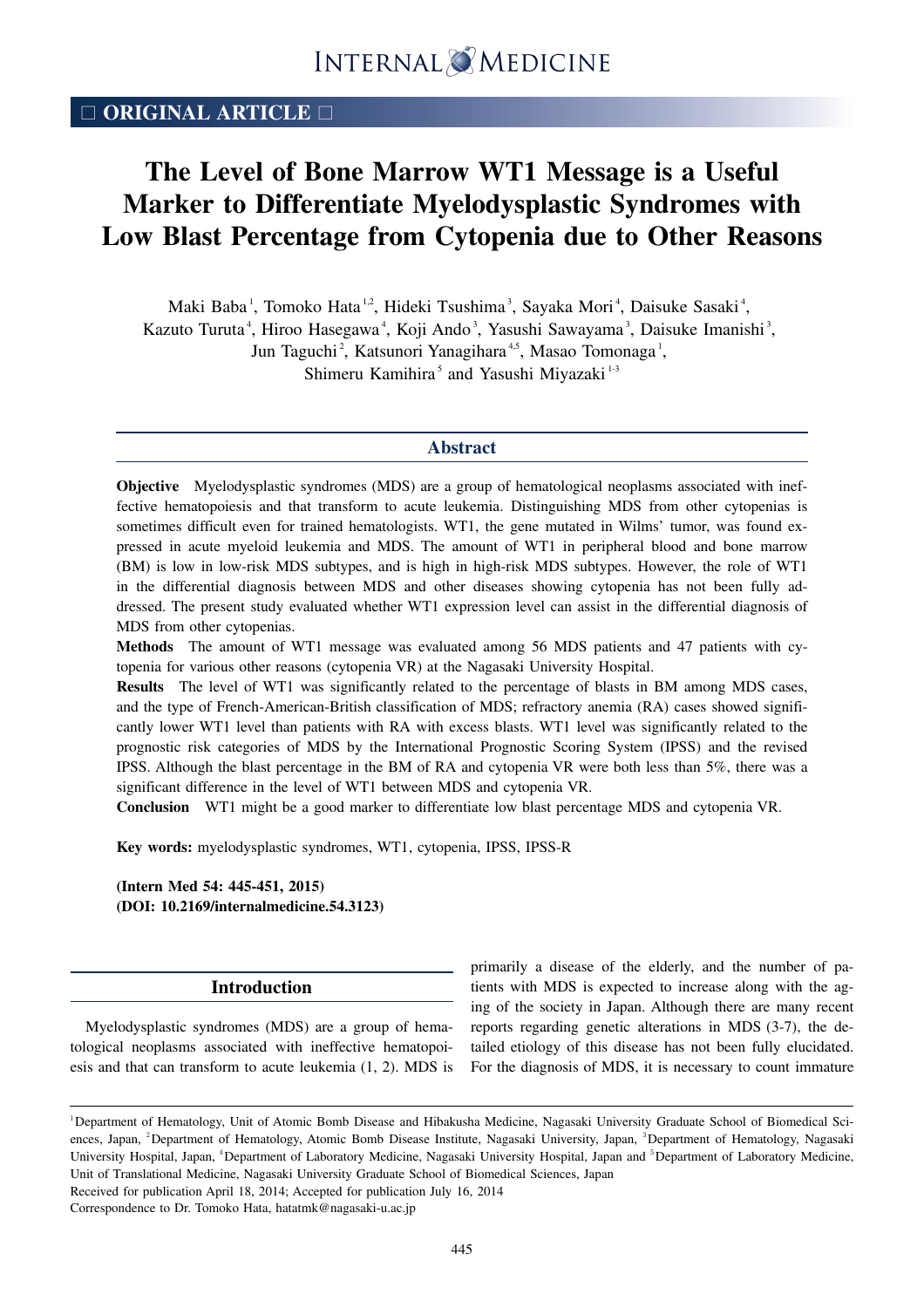blasts in peripheral blood (PB) or bone marrow (BM) smears and to evaluate dysplasia of hematopoietic cells (8). French-American-British (FAB) classification and World Health Organization (WHO) classification are widely used for the diagnosis and classification of MDS cases (1, 2). Distinguishing MDS from other cytopenias, such as secondary anemia and aplastic anemia can be performed by using clinical and hematological data and by assessing the morphology of hematopoietic cells. However, in clinical practice, it is sometimes difficult even for trained hematologists to diagnose MDS.

Lower risk MDS, which comprises 70% of MDS cases, shows low blast percentage in BM, and its dysplastic features of hematopoietic cells tend to be mild. As a result, some patients must be followed for months before a final diagnosis is achieved. Therefore, a good diagnostic marker other than morphology would be useful for the diagnosis of MDS in patients with low blast percentage or mild dysplasia. Such difficulty in diagnosis occurs, for example, in cases of hypoplastic MDS. MDS with hypoplastic bone marrow cellularity comprises about 10% of all MDS cases (2), and such cases might be more frequent among Japanese MDS cases. Because both low cellularity and morphologically mild dysplasia are present in these cases, it is difficult to differentiate hypoplastic MDS from mild aplastic anemia.

WT1, the gene mutated in Wilms' tumor, was found expressed in acute myeloid leukemia (AML), and the level of its expression was reported to be associated with minimal residual disease of AML after chemotherapy (9, 10). Since WT1 level is very high at the time of AML diagnosis, PB is widely used for this purpose, though BM samples usually show about 10 times higher WT1 level than PB samples. Recent reports suggest that WT1 is expressed in and reflects the disease status of MDS (11). The amount of WT1 in PB and BM is low in lower risk MDS subtypes, such as refractory anemia (RA) by the FAB classification, and is high in those with higher risk MDS subtypes, such as refractory anemia with excess blasts (RAEB). This suggests that WT1 level could be a prognostic marker for patients with MDS. However, the role of WT1 in the differential diagnosis between MDS and other diseases showing cytopenia has not been fully addressed.

The present study evaluated whether WT1 expression level can assist in the differential diagnosis of MDS from other hematological states with cytopenias. For this purpose, we measured the level of WT1 message using quantitative polymerase chain reaction (PCR) assay for BM samples.

## **Materials and Methods**

### **Patients and diagnosis**

From February 2009 to August 2013, 56 patients with a diagnosis of MDS and 47 patients with certain levels of cytopenia for various other reasons (cytopenia VR) were enrolled in this study after obtaining informed consent (IRB approval number 14062381). Cytopenia was defined as follows: anemia, hemoglobin (Hb) <10 g/dL; neutropenia, neutrophil count <1,800/μL; and thrombocytopenia, platelet count (PLT)  $\langle 1 \times 10^5 / \mu L$ .

All patients were diagnosed at the Department of Hematology of Nagasaki University Hospital. For the diagnosis of MDS and other diseases, at least two hematologists evaluated hematological data, BM and PB smears independently. Final diagnosis of each case was determined by three hematologists (M. B., T. H., and Y. M.) following FAB classification and WHO classification. Of note, MDS with low blast percentage (<5% in BM) is classified into RA in the FAB classification and as refractory cytopenia with uni- or multilineage dysplasia (RCUD or RCMD) in the WHO classification. MDS cases were risk stratified using the international prognostic scoring system (IPSS) (12) and the revised IPSS (IPSS-R) (13). IPSS divides MDS cases into four risk groups (low, intermediate-1, intermediate-2, and high) using three factors (number of cytopenic lineage, cytogenetic category for IPSS, and blast percentage in BM). IPSS-R is a revised version of IPSS that has five risk categories (very low, low, intermediate, high and very high) using similar factors as those used for IPSS (level of cytopenia in each lineage, cytogenetic category for IPSS-R, and blast percentage in BM). Among cases with cytopenia VR, there were three cases with idiopathic cytopenia of undermined significance (ICUS) (14) that showed minimal levels (less than 10%) of dysplastic changes in hematopoietic cells of PB and BM. There were also 12 cases of secondary cytopenia with various underlying diseases and five cases of reactive cytopenia that recovered after a certain period of time.

## **Extraction of total RNA and cDNA synthesis from BM samples**

After hemolysis using NH4Cl (50 mM), cells were washed three times with phosphate-buffered saline. Then, total RNA was extracted using the PureLink RNA Micro Kit (Invitrogen, Carlsbad, USA) following the manufacturer's recommendation. Oligo (dT) primer and Super Script III Reverse Transcriptase (Invitrogen) were used to generate cDNA.

#### **Quantification of WT1 mRNA**

After cDNA was prepared, the amount of WT1 message was evaluated using PCR via a LightCycler 480 (Roche Diagnostics, Indianapolis, USA) following the instructions (15). The primers used for the quantification of WT1 message were: 5'-GATAACCACACAACGCCCATC-3', and 5'-CACACGTCGCACATCCTGAAT-3'. The sequence of TaqMan probe was 5'-ACACCGTGCGTGTGTATTCTGTAT TGG-3'. PCR was performed in 45 cycles of 95℃ for 10 seconds and 60℃ for 30 seconds. WT1 cDNA cloned into TA vector  $(7.44 \times 10^6 \text{ copies/2 }\mu\text{L})$  was used as standard for the reaction. The final data are shown as WT1 message copies/μg total RNA.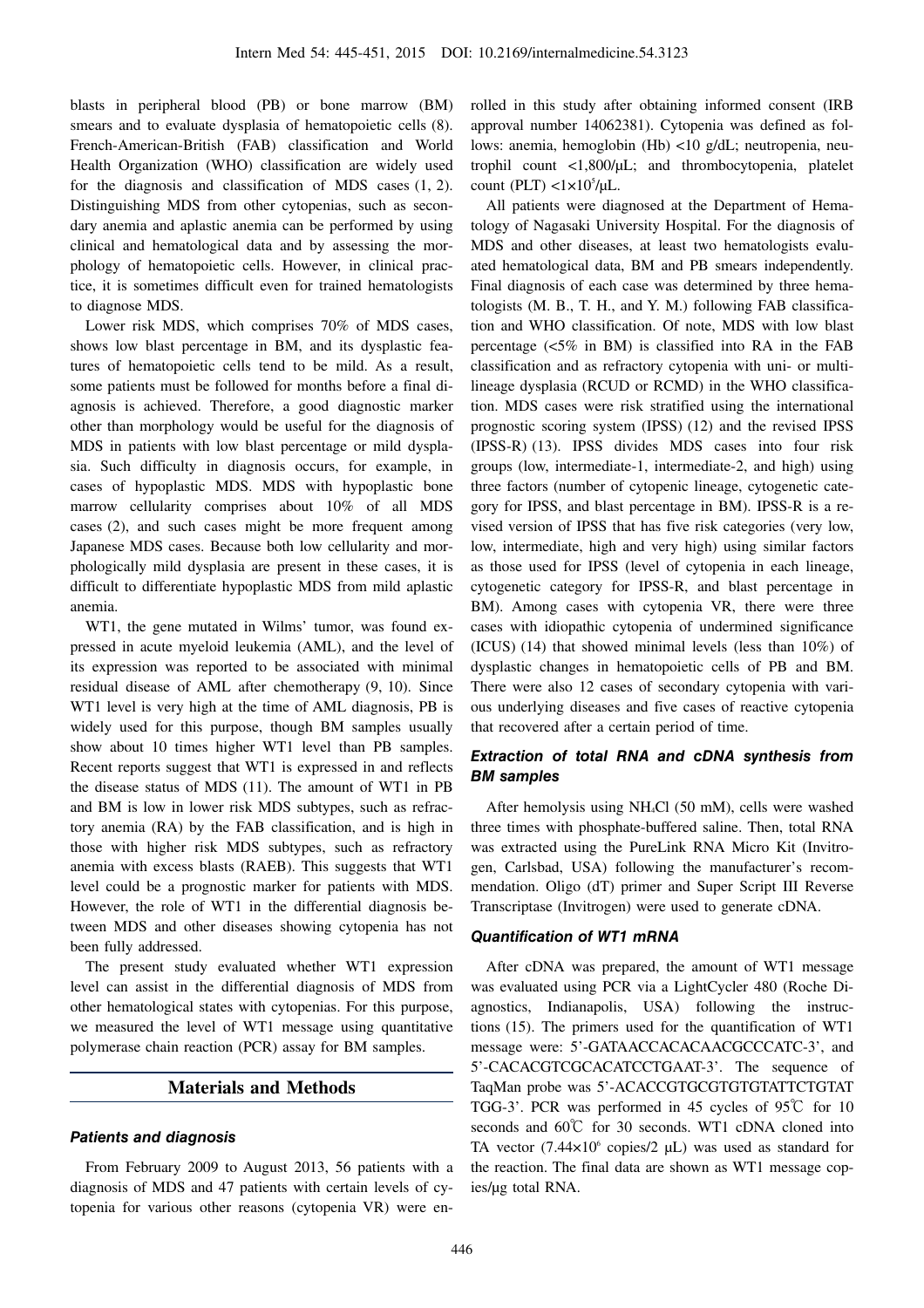|  | Table 1. Clinical Characteristics of Myelodys- |  |
|--|------------------------------------------------|--|
|  | plastic Syndromes Patients $(n=56)$            |  |

| Characteristics   | No. of patients |
|-------------------|-----------------|
| Median age(range) | 74 (42-90)      |
| Male / Female     | 41/15           |
| FAB subtypes      |                 |
| RA                | 35              |
| <b>RARS</b>       | 1               |
| <b>RAEB</b>       | 20              |
| WHO subtypes      |                 |
| <b>RCUD</b>       | 6               |
| <b>RARS</b>       | 1               |
| <b>RCMD</b>       | 23              |
| RAEB-1            | 11              |
| RAEB-2            | 9               |
| MDS-U             | 6               |
| cellularity       |                 |
| hypoplastic       | 6               |
| normocellular     | 27              |
| hypercellular     | 23              |
| karyotype         |                 |
| normal            | 26              |
| del(20)(q11.2)    | 7               |
| $del(7q) / -7$    | 5               |
| trisomy 8         | 4               |
| complex           | 3               |
| other             | 11              |
| <b>IPSS</b>       |                 |
| Low               | 7               |
| Intermediate-1    | 33              |
| Intermediate-2    | 10              |
| High              | 6               |
| <b>IPSS-R</b>     |                 |
| Very low          | 3               |
| Low               | 12              |
| Intermediate      | 23              |
| High              | 8               |
| Very high         | 10              |

FAB: French-American-British, RA: refractory anemia, RARS: RA with ring sideloblasts, RAEB: RA with excess blasts, RCUD: refractory cytopenia with uniliniage dysplasia, RCMD: refractory cytopenia with multilineage dysplasia, MDS-U: MDS unclassifiable, IPSS: International Prognostic Scoring System, IPSS-R: revised IPSS

## **Statistical analysis**

The Pearson's correlation coefficient test was done for analysis of correlation between WT1 mRNA and blast percent in bone marrow. Receiver operating characteristics (ROC) analysis was performed to determine diagnostic accuracy of the level of WT1. For comparison of the number of WT1 message between groups, a Mann-Whitney *U* test and a Wilcoxon rank-sum test was performed. The difference was thought significant when the p value was less than 0.05. Statistical analysis was performed using GraphPad Prism 6.01 (GraphPad Software, La Jolla, USA).

## **Table 2. Clinical Characteristics of Patients with Cytopenia for Various Other Reasons (n=47)**

| Characteristics      | No. of patients |  |  |
|----------------------|-----------------|--|--|
| Median age, range    | 70, 23-89       |  |  |
| Male / Female        | 24/23           |  |  |
| Diagnosis            |                 |  |  |
| AA                   | 9               |  |  |
| <b>PRCA</b>          |                 |  |  |
| <b>ITP</b>           | 5               |  |  |
| Evans syndrome       | $\mathfrak{D}$  |  |  |
| Immunological        | $\mathfrak{D}$  |  |  |
| IDA                  | 2               |  |  |
| megaloblastic anemia | $\mathfrak{D}$  |  |  |
| ICUS                 | 3               |  |  |
| Drug induced         | 4               |  |  |
| others               |                 |  |  |

AA: aplastic anemia, PRCA: pure red cell aplasia, ITP: idiopathic thrombocytopenic purpura, IDA: iron deficiency anemia, ICUS: idiopathic cytopenia of undetermined significance

## **Results**

## **Characteristics of patients with MDS and with cytopenia VR**

There were 56 patients with MDS including nine patients with hypoplastic MDS (Table 1). Thirty-five cases were diagnosed as having RA, one case was diagnosed with RA with ring sideroblasts (RARS), and 20 cases were diagnosed with RAEB by FAB classification. By WHO classification, six patients had RCUD, one patient had RARS, 23 patients had RCMD, 11 patients had RAEB-1, nine patients had RAEB-2, and six patients had MDS unclassifiable (MDS-U). Because the number of cases in each WHO classification is small, especially in RCUD, RAEB-2, and MDS-U, we used the FAB classification for further analysis. In terms of the IPSS risk category, seven patients were classified as "Low", 33 patients were classified as "Intermediate-1 (Int-1)", 10 patients were classified as Int-2, and six patients were classified as "High" risk. For IPSS-R, three patients were classified as "Very low", 12 patients were classified as "Low", 23 patients were classified as "Int", eight patients were classified as "High", and 10 patients were classified as "Very high" risk.

Forty-seven cases of cytopenia VR were also included in this study (Table 2). The median age of patients with cytopenia VR was 70 years, which was younger than that of the MDS cases (74 years). In the cytopenia VR group, three cases were ICUS (14), which show dysplastic features in hematopoietic cells but not to a degree sufficient to diagnose MDS. Aplastic anemia (AA, nine cases), idiopathic thrombocytopenic purpura (ITP, five cases), Evans syndrome (two cases), other immune-related causes (Sjögren's syndrome, etc., two cases), and pure red cell aplasia (PRCA, one case) were also in the cytopenia VR group. Among them, ITP, Evans syndrome, PRCA, and other immune-related cases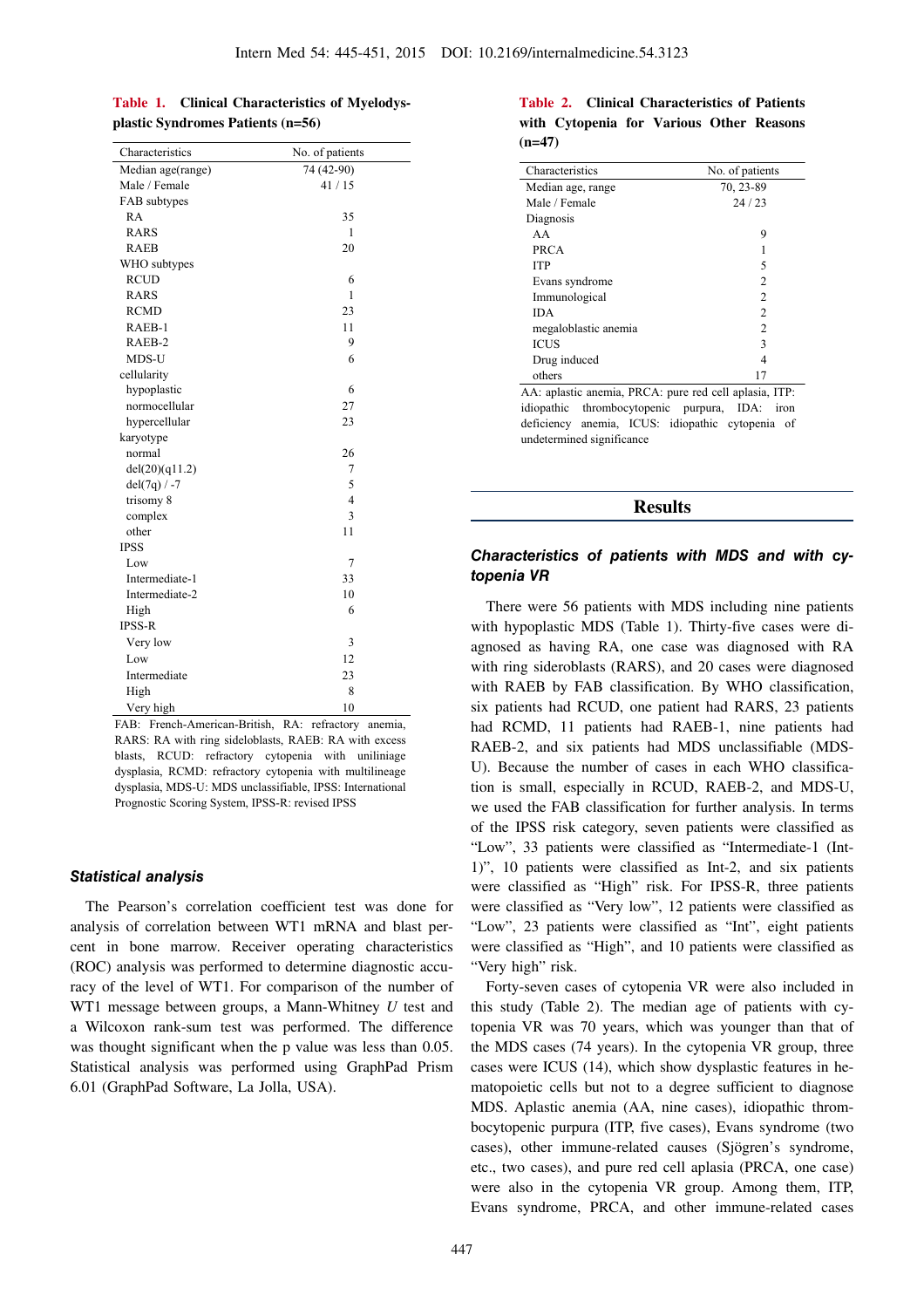|                 |                                         | Median          | Range           | p value      |
|-----------------|-----------------------------------------|-----------------|-----------------|--------------|
|                 | Category (n)                            | (copies/µg RNA) | (copies/µg RNA) |              |
| Diagnosis group | Cytopenia VR(47)                        | 927.2           | 10.7-6,458      |              |
|                 | MDS(56)                                 | 6,931           | 76-201,500      | p < 0.0001   |
|                 | Cytopenia VR(47)                        | 927.2           | 10.7-6,458      |              |
|                 | RA (35)                                 | 3,843           | 76-92,400       | $p = 0.0003$ |
|                 | AA(9)                                   | 958.7           | 57.2-3,783      |              |
|                 | Hypoplastic MDS (6)                     | 16,912          | 1,313-112,400   | $p = 0.0048$ |
|                 | MDS(56)                                 | 6,931           | 76-201,500      |              |
|                 | Normo/hypercellular<br>Cytopenia VR(23) | 927.2           | 299.3-6,458     | p < 0.0001   |
| FAB subtypes    | RA (35)                                 | 3,843           | 76-92,400       |              |
|                 | <b>RAEB</b> (20)                        | 30,700          | 268-201,500     | $p = 0.0008$ |
| WHO subtypes    | RCUD(6)                                 | 2,118           | 610-92,400      |              |
|                 | RCMD(23)                                | 5,093           | 76-58,700       |              |
|                 | $RAEB-1(11)$                            | 20,270          | 268-201,500     |              |
|                 | $RAEB-2(9)$                             | 33,570          | 3,528-112,400   |              |
|                 | $MDS-U(6)$                              | 3,392           | 292-13,760      | $p = 0.0244$ |
| cytogenetics    | Good(34)                                | 6,931           | 76-201,500      |              |
| $(IPSS-R)$      | Intermediate(12)                        | 6,027           | 252-164,900     |              |
|                 | Poor $(6)$                              | 5,324           | 140-104,900     |              |
|                 | Very poor $(4)$                         | 50,365          | 2,688-100,500   | N.S.         |
| <b>IPSS-R</b>   | Very low + $Low(15)$                    | 3,475           | 76-58,700       |              |
|                 | Intermediate(23)                        | 6,878           | 292-115,500     |              |
|                 | $High + Very high(18)$                  | 22,475          | 140-201,500     | $p = 0.0326$ |

**Table 3. Copy Number of WT1 in Various Groups of MDS and Cytopenia VR**

N.S.: not significant



**Figure 1. Relationship between WT1 level and blast percentage in BM among MDS patients. WT1 levels in BM were positively related with the percentage of blasts in BM with statistical significance (p=0.0053).**

were grouped as the immune-related causes (IR) group. Seventeen cases of "others" included those who had malignancies, liver cirrhosis, renal dysfunction, splenomegaly of unknown cause, or infections, and these cases were categorized as secondary and reactive (SR).

### **Levels of WT1 message in MDS cases**

The copy number of WT1 message varied widely among cases of MDS. The median value was 6,931 copies/μg RNA

with a range of 76-201,500 copies/μg RNA. The level of WT1 was significantly related to the percentage of blasts in the BM smear among MDS cases (Table 3 and Fig. 1; r= 0.3678, p=0.0053), but was not related to the karyotype groups according to the IPSS-R category. The level of WT1 was also significantly different according to the type of FAB classification. RA cases whose blast percentage was less than 5% in BM showed significantly lower WT1 level when compared with patients with RAEB who had  $\geq$ 5% of blasts in the BM (Table 3, median WT1 values were 6,843 copies/ μg RNA and  $30,700$  copies/μg RNA, respectively; p= 0.0008). Interestingly, WT1 level was significantly related to the prognostic risk categories of MDS by IPSS and IPSS-R. As shown in Fig. 2, among IPSS categories, Low + Int-1 (lower risk group) had significantly lower WT1 level than Int-2 + High (higher risk group) ( $p=0.0136$ ). A significant relationship between WT1 level and the prognostic risk groups was also observed for IPSS-R categories. Although the WT-1 level of each IPSS-R category did not show clear differences (Table 3 and Fig. 3A), the amount of WT1 was significantly related among three groups: Very low + Low, Int, and High + Very high groups (Table 3 and Fig. 3B;  $p=$ 0.0326). Based on this observation, we assumed that the number of cases in each IPSS-R category was not sufficient to demonstrate a significant difference in the level of WT1 (Fig. 3A). These data suggested that the level of WT1 among MDS was related to the disease characteristics, such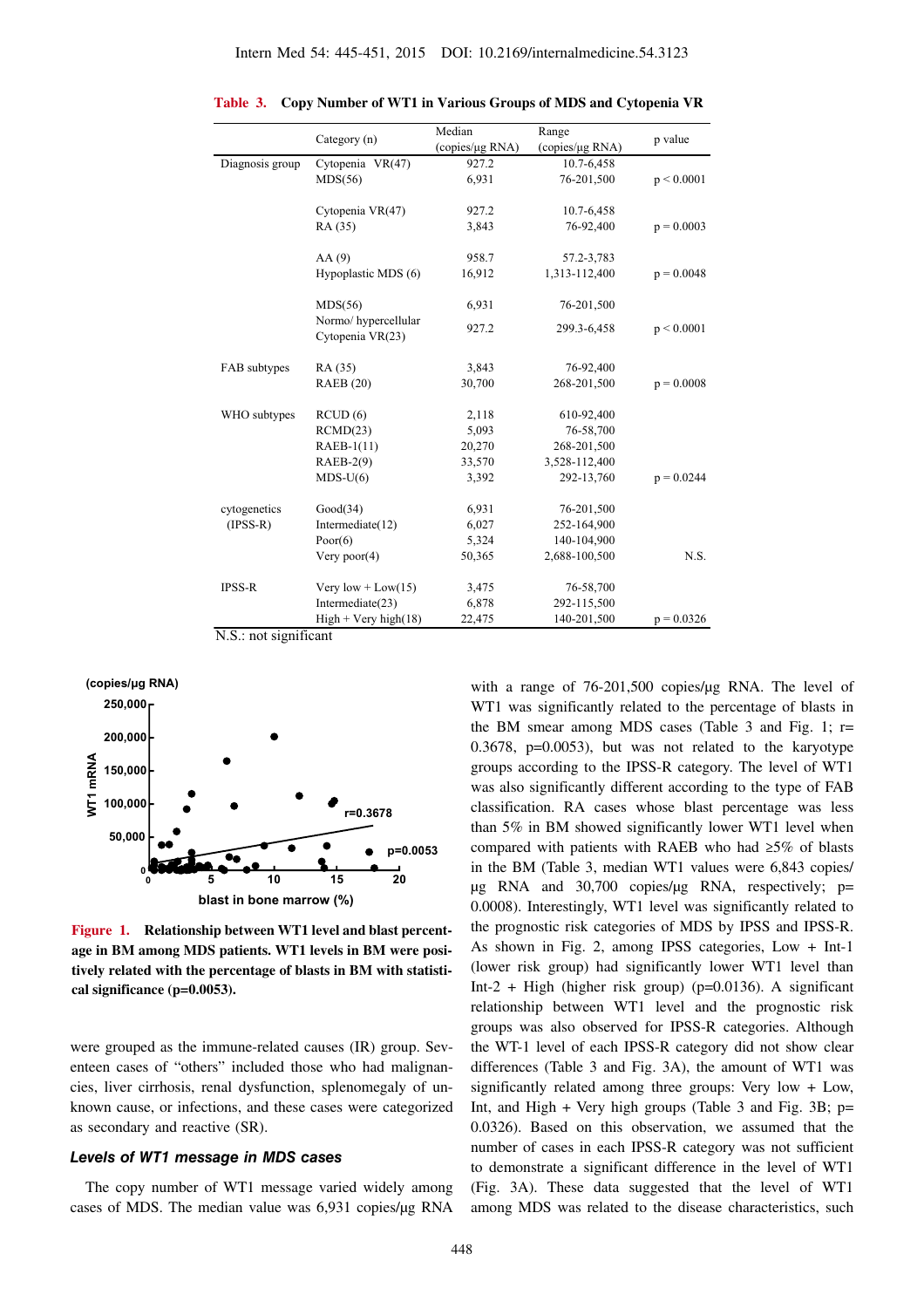

**Figure 2. WT1 levels by combined IPSS category. WT1 level of the lower risk group (Low and Int-1) was significantly lower than that of higher risk group (Int-2 and High) (p=0.0136).**



**Figure 4. A: Comparison of WT1 levels between MDS and cytopenia for various other reasons. B: WT1 levels by FAB classification and cytopenia for various other reasons. WT1 level of cytopenia for various other reasons was significantly lower than that of MDS (A; p<0.0001), and that of each FAB subtypes of MDS (B; RA and RAEB, both p<0.0001).**

as blast percentage of BM, disease subtype by FAB classification, and also prognostic categories defined by the scoring systems for MDS (IPSS and IPSS-R).

## **WT1 message levels in cytopenia VR, and comparison with MDS**

The median copy number of WT1 message was 927.2



**Figure 3. A: WT1 levels by IPSS-R category. B: WT1 levels by combined IPSS-R category. WT1 level in each IPSS-R category (Very low, Low, Intermediate, High, and Very high) did not show statistically significant difference as a whole (A). However, combined categories (Very low+Low, Intermediate, High+Very high) showed difference with significance (B; p=0.0326).**

(range, 10.7-6,458) in cytopenia VR (Table 3). The median value of WT1 in AA, SR, IR, and ICUS were 958.7, 917.1, 852.6, and 927.2 copies/μg RNA, respectively. We did not find significant differences in these values among subgroups of cytopenia VR (data not shown). Including ICUS, no case in cytopenia VR had BM blasts at more than 5%. There was a significant difference in the WT1 level between MDS and cytopenia VR (Table 3 and Fig. 4A; median value: 6,931 and 927.2, respectively; p<0.0001). Although the blasts in the BM of RA and cytopenia VR were both less than 5%, there was also a significant difference in the level of WT1 between these two categories (Table 3 and Fig. 4B; median value: 3,843 copies/μg RNA and 927.2 copies/μg RNA, respectively; p<0.0001). Furthermore, there was a significant difference between hypoplastic MDS and aplastic anemia (Table 3, p=0.0048), and between MDS and normo/hypercellular cytopenia VR (Table 3, p<0.001).

In order to evaluate the diagnostic potential of the WT1 mRNA, ROC curve analysis was performed. The area under the curve (AUC) was 0.80091 (Fig. 5). The sensitivity and the specificity to diagnose MDS was 76.8% and 78.7%, respectivery. The cut off value of WT1 mRNA was 2,040 cop-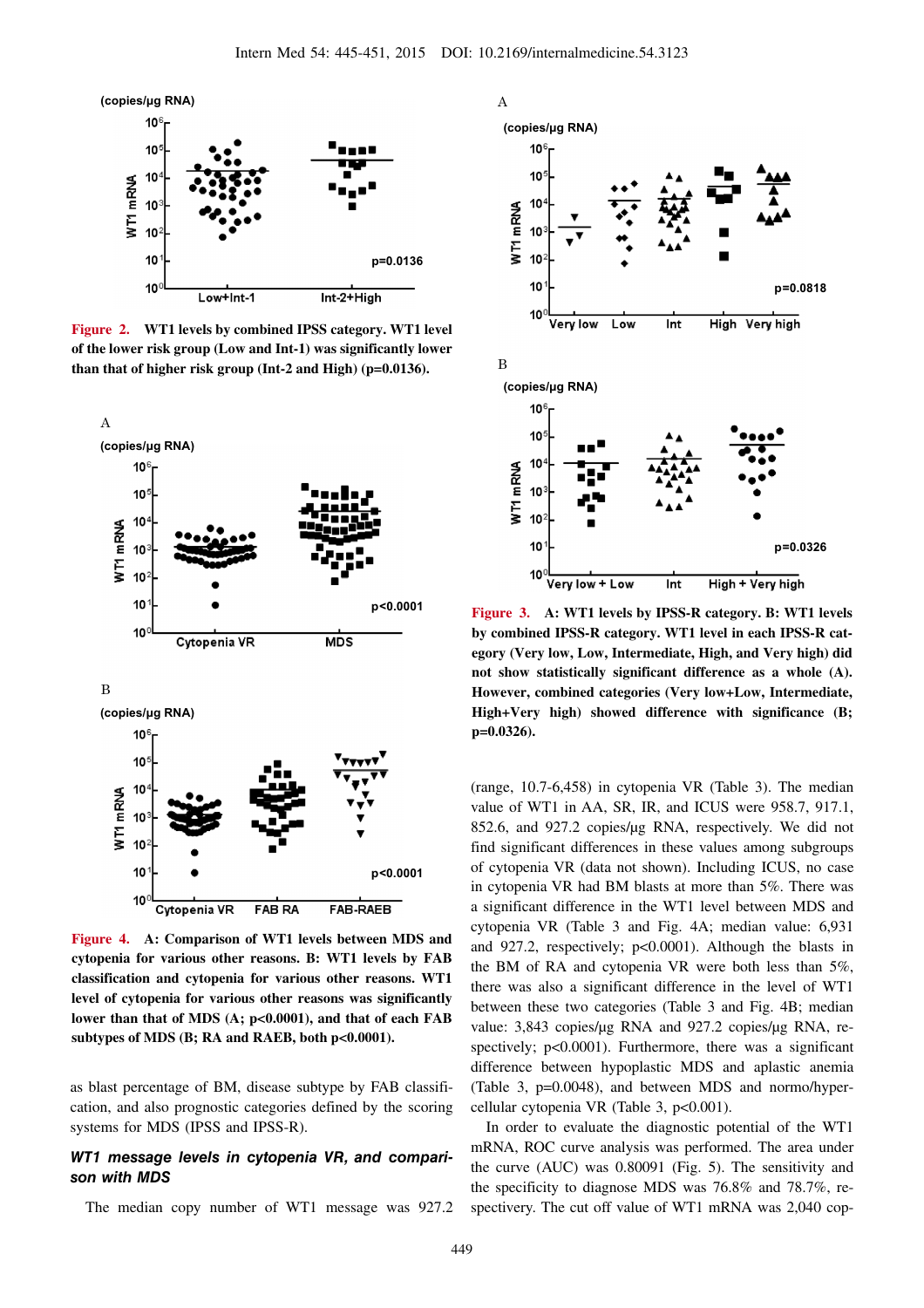

**Figure 5. Receiver operating characteristics (ROC) analysis of the WT1 level to distinguish between MDS and cytopenia VR. The area under the curve (AUC) was 0.80091. The sensitivity and the specificity to diagnose MDS was 76.8% and 78.7%, respectively.**

ies/μg RNA.

## **Discussion**

In this study, we measured the WT1 mRNA level in the BM of cytopenic patients, including patients with MDS and cytopenia with various underlying diseases. We used BM as sources to measure WT1 in order to directly assess whether the WT1 level reflected the hematopoietic situation of each patient. Indeed, the main purpose of this study was to evaluate the utility of WT1 mRNA to differentiate low blast MDS from cytopenias related to non-MDS diseases.

We found that the level of WT1 was significantly different between MDS and cytopenia VR, demonstrating that WT1 could be useful for the differential diagnosis of MDS. Importantly, WT1 level of RA was also significantly higher than that of cytopenia VR, suggesting its possible utility in the separation of low-blast MDS cases from non-MDS. We also confirmed results from previous reports that showed that the WT1 level of RAEB (usually in higher risk MDS) was significantly higher than that of RA (mostly in lower risk MDS) (11), supporting its prognostic role in MDS. Although we could not show a statistically different WT1 value according to each IPSS-R category (Table 3 and Fig. 3A), we showed that combined groups of IPSS-R were significantly related to the level of WT1 (Table 3 and Fig. 3B). It is possible that the limited number of cases would be one of the reasons for these results. Since treatment varied widely among patients, even among those in the same MDS subtype in this study, we could not evaluate the direct relationship between WT1 level and prognosis of each case. However, considering that both IPSS and IPSS-R have strong predictive value for MDS cases (12, 13, 16, 17), it is

possible that WT1 could be used for the prediction of prognosis.

On the other hand, WT1 levels of cytopenia VR did not show much variation in each category as was otherwise seen among MDS cases, which probably resulted in a lower value of WT1 in the differential diagnosis among cytopenia VR cases. Since MDS RA showed relatively high WT1 value, it seems that blast percentage is not the only factor that would determine WT1 level. Future studies should investigate how WT1 level is regulated in different situations, especially in hematopoietic cells of MDS.

In conclusion, we demonstrated that the level of WT1 was significantly associated with the FAB subtype of MDS, and that WT1 might be a good marker to differentiate low blast percentage MDS and cytopenia caused by various reasons.

#### **The authors state that they have no Conflict of Interest (COI).**

#### **Financial Support**

This work is supported in part by grant from the Ministry of Health, Labor and Welfare of Japan.

#### **References**

- **1.** Bennett JM, Catovsky D, Daniel MT, et al. Proposals for the classification of the myelodysplastic syndromes. Br J Haematol **51**: 189-199, 1982.
- **2.** Vardiman JW, Thiele J, Arber DA, et al. The 2008 revision of the WHO classification of myeloid neoplasms and acute leukemia, rationale and important changes. Blood **114**: 937-951, 2009.
- **3.** Papaemmanuil E, Gerstung M, Malcovati L, et al. Clinical and biological implications of driver mutations in myelodysplastic syndromes. Blood **122**: 3616-3627, 2013.
- **4.** Haferlach T, Nagata Y, Grossmann V, et al. Landscape of genetic lesions in 944 patients with myelodysplastic syndromes. Leukemia **28**: 241-247, 2014.
- **5.** Yoshida K, Sanada M, Shiraishi Y, et al. Frequent pathway mutations of splicing machinery in myelodysplasia. Nature **478**: 64-69, 2011.
- **6.** Walter MJ, Ding L, Shen D, et al. Recurrent DNMT3A mutations in patients with myelodysplastic syndromes. Leukemia **25**: 1153- 1158, 2011.
- **7.** Langemeijer SM, Kuiper RP, Berends M, et al. Acquired mutations in TET2 are common in myelodysplastic syndromes. Nat Genet **41**: 838-842, 2009.
- **8.** Matsuda A, Jinnai I, Miyazaki Y, et al. Proposals for a grading system for diagnostic accuracy of the myelodysplastic syndromes. Clin Leuk **2**: 102-106, 2008.
- **9.** Inoue K, Sugiyama H, Ogawa H, et al. WT1 as a new prognostic factor and a new marker for the detection of minimal residual disease in acute leukemia. Blood **84**: 3071-3079, 1994.
- **10.** Miyawaki S, Hatsumi N, Tamaki T, et al. Prognostic potential of detection of WT1 mRNA level in peripheral blood in adult acute myeloid leukemia. Leuk Lymphoma **51**: 1855-1861, 2010.
- **11.** Ueda Y, Mizutani C, Nannya Y, et al. Clinical evaluation of WT1 mRNA expression levels in peripheral blood and bone marrow in patients with myelodysplastic syndromes. Leuk Lymphoma **54**: 1450-1458, 2013.
- **12.** Greenberg P, Cox C, LeBeau MM, et al. International scoring system for evaluating prognosis in myelodysplastic syndromes. Blood **89**: 2079-2088, 1997.
- **13.** Greenberg PL, Tuechler H, Schanz J, et al. Revised international prognostic scoring system for myelodysplastic syndromes. Blood